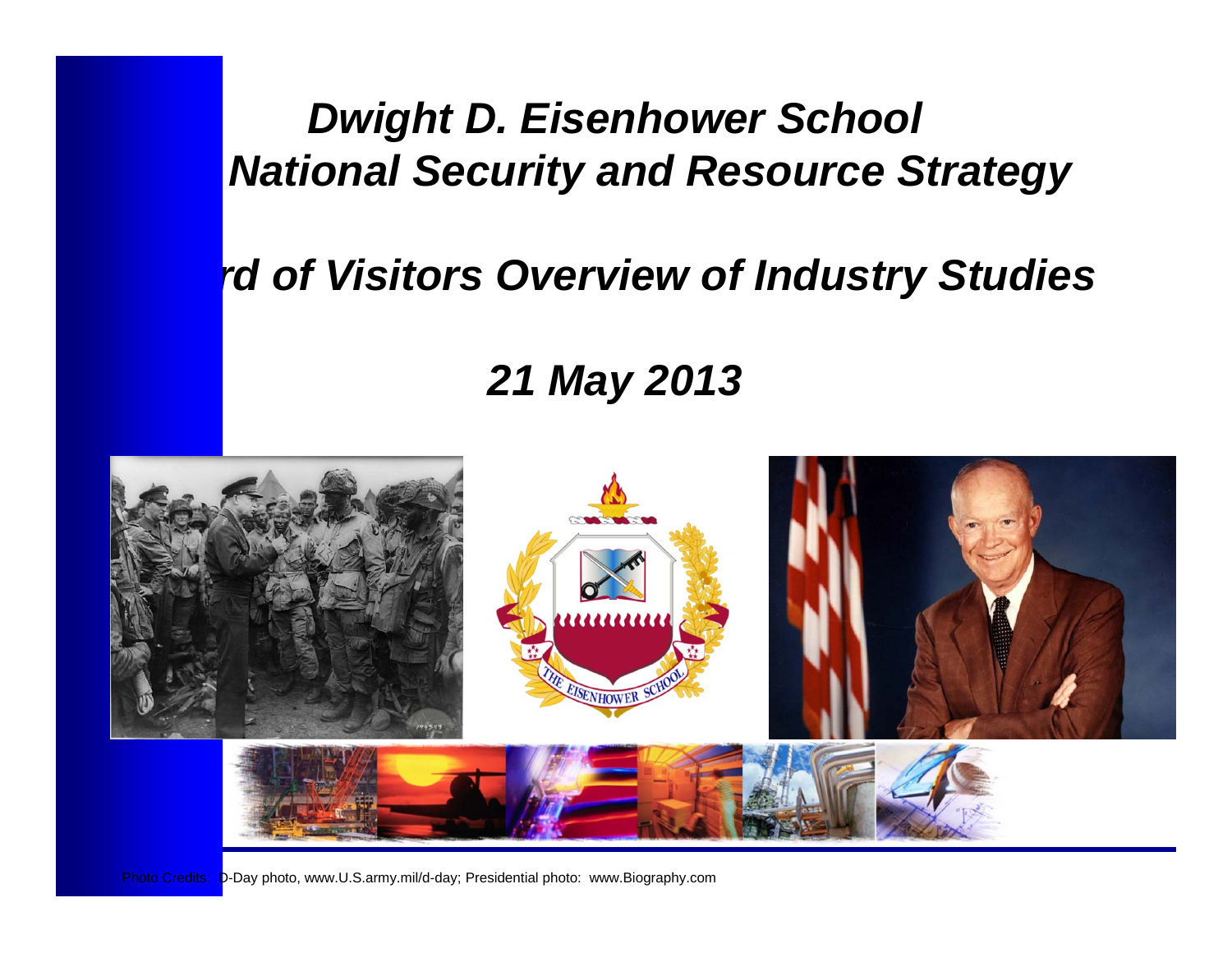

## *Eisenhower School CurriculumAY 2012-2013*

*"ICAF [sic] studies national security strategy, with emphasis on the resource components in a joint, interagency, intergovernmental, and multinational environment."*

Officer Professional Military Education Policy (OPMEP) CJCSI 1800.01D (CH 1, 15 Dec 11)











**Unique Curriculum – Creating the Nexus for Resource Management Strategies**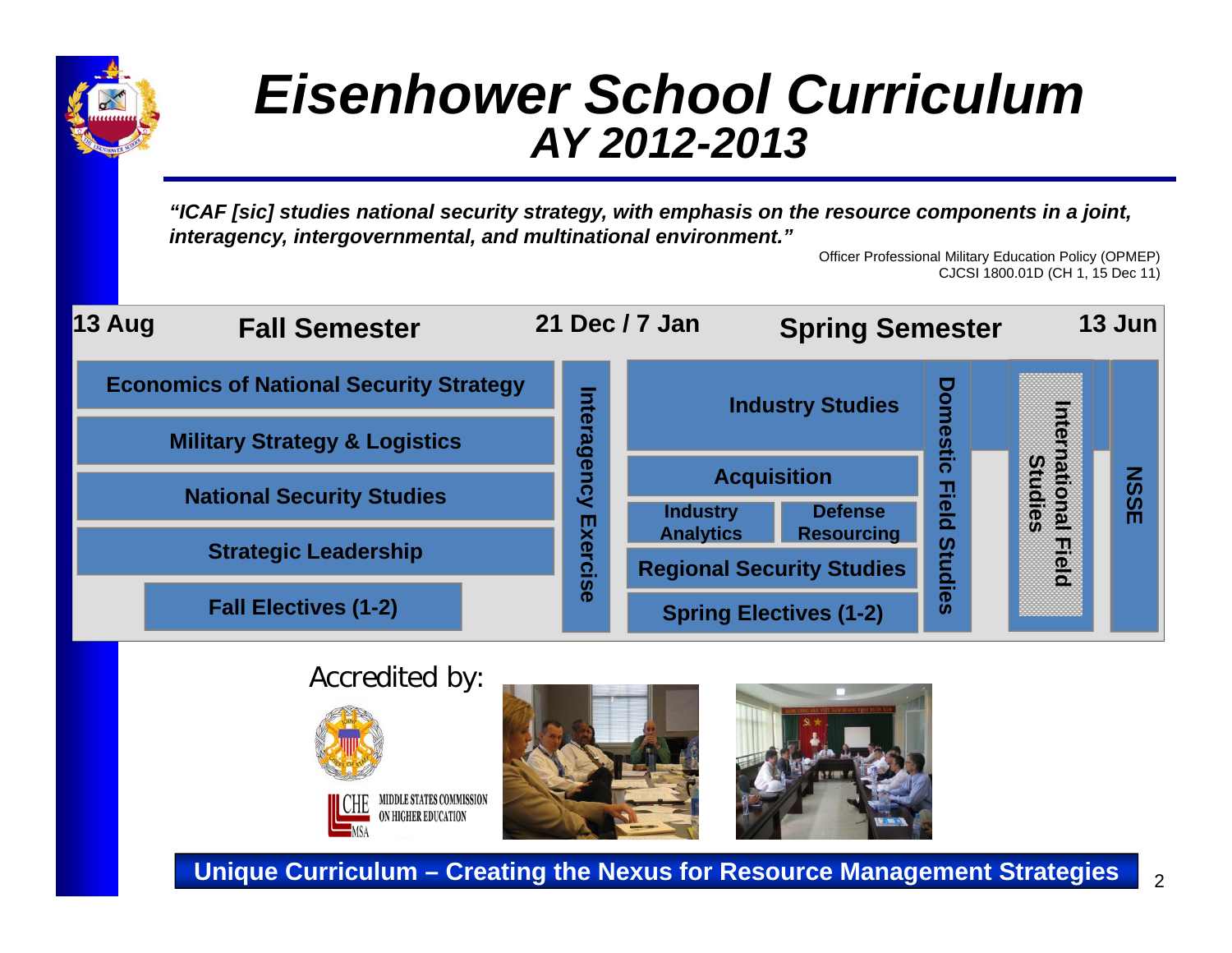

## *Industry Studies Program*

#### **Eisenhower School Mission Statement**

**To prepare selected military and civilians for strategic leadership and success in developing our national security strategy and in evaluating, marshalling, and managing resources in the execution of that strategy.** 



### **The Industry Studies Program**

**Analyze industry from a strategic national security perspective in terms of both the 'economic welfare' and national defense in normal and crisis conditions. Analyze the role and effect of public policy on the industrial base as well as economic and industrial crisis preparedness.**



**Aircraft, Biotechnology, Education, Electronics, Energy, Environment, Financial Services, Health Care, Information & Communications Technology, Land Combat Systems, Manufacturing, News Media, Private Sector Support to Operations, Reconstruction & Nation Building, Robotics & Autonomous Systems, Shipbuilding, Space, Strategic Materials, Transportation, Weapons.**



"*Only an alert and knowledgeable citizenry can compel the proper meshing of the huge industrial and military machinery of defense with our peaceful methods and goals, so that security and liberty may prosper together*."

(Farewell Speech January 1961)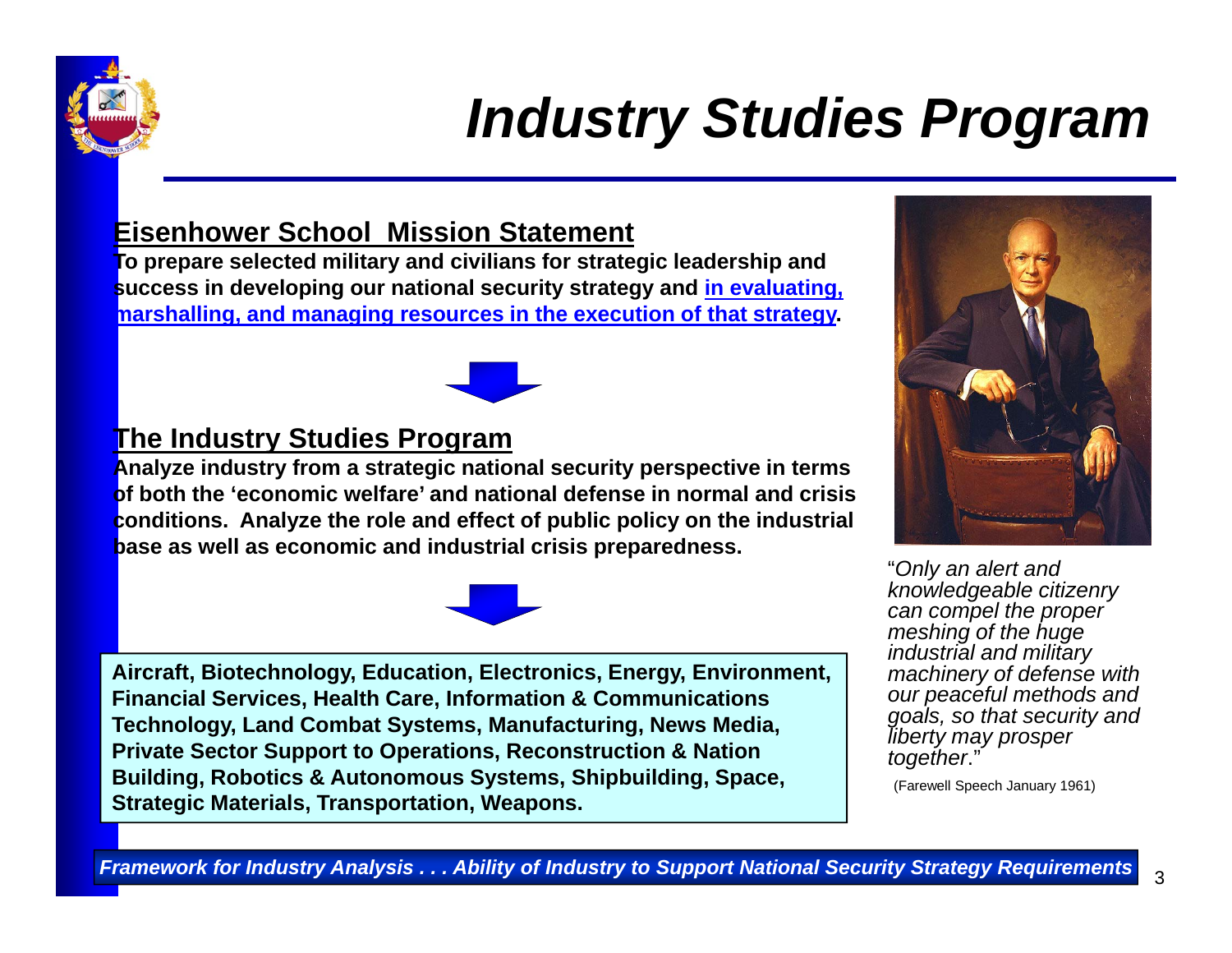

# *Industry Studies (IS)*

- •Aircraft
- •**Electronics**
- •Environment
- •**•** Information & Communications Technology
- •Land Combat Systems
- •Manufacturing
- •• News Media
- •• Private Sector Support for Operations
- •Transportation
- •Weapons
- •Biotechnology
- •Education
- •Financial Services
- •• Health Care
- $\bullet$ **•** Reconstruction & Nation Building
- •Shipbuilding
- •Space
- $\bullet$ Strategic Materials
- •Energy
- • Robotics & Autonomous Systems

*"The military minded man who has to devise the machines of destruction should keep in touch with the man of industry."* **Bernard Baruch, March 1924**

**Teaching . . . Research . . . Outreach . . . Cultural Awareness . . . Executive Development** <sup>4</sup>